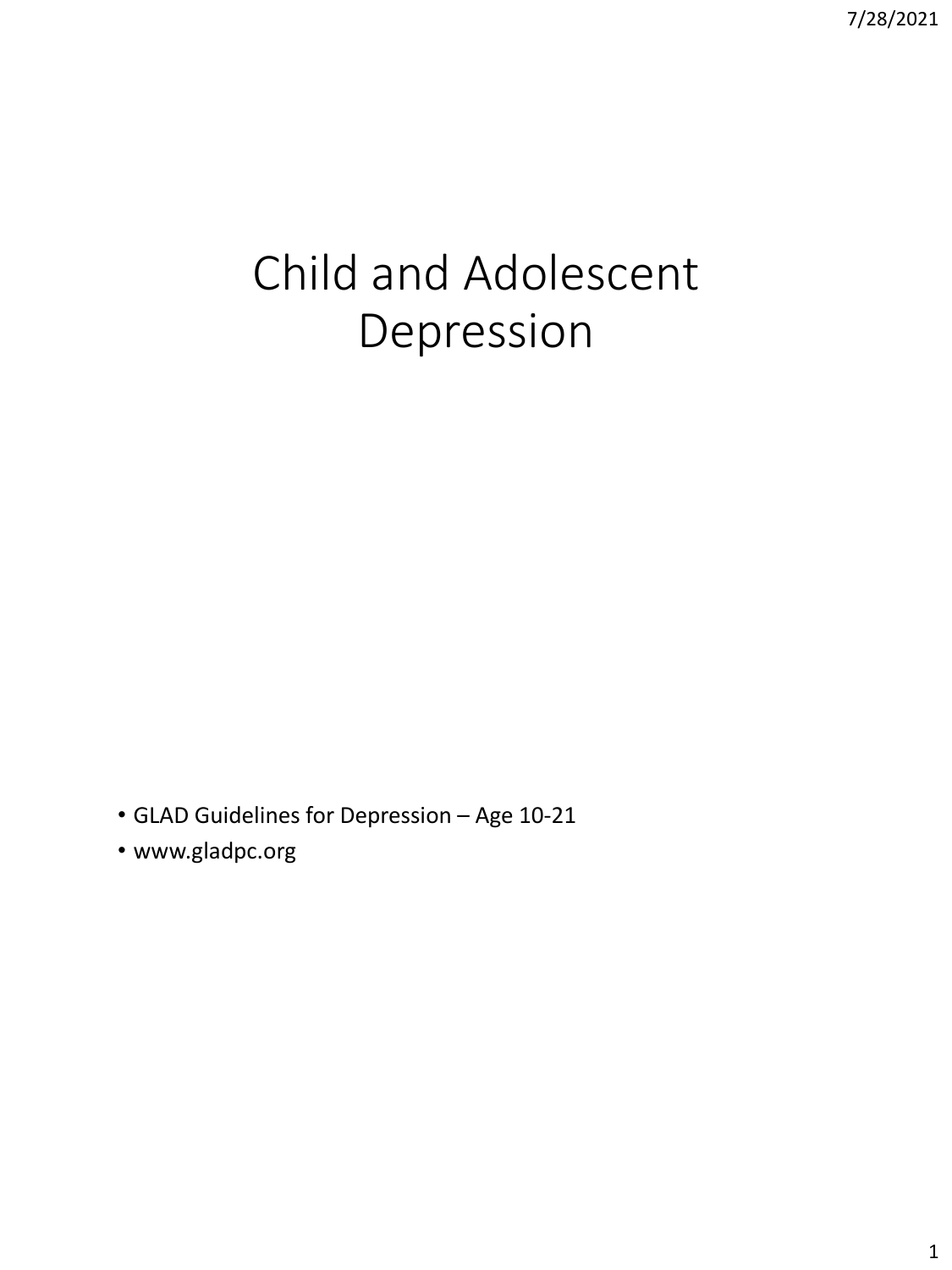# Depression Screening/Assessment.

- All children > age 12 screened for depression/suicide every visit
	- PHQ-A
	- Columbia
- Monitor Child and Adolescents who are high risk for depression
	- Family history of
		- Depression
		- Bipolar disorder
	- Suicide related behavior
	- Substance use
	- Other psychiatric illness
	- Significant psychosocial stressors
	- Frequent somatic complaints
	- Foster care and adoption

#### Screen for DSM –V criteria for Depression (SIGMECAPS)

- Even if the PHQ-9 is negative
- If cc: is emotional problem

| <b>Mood</b>         | <b>Excess sleep</b> | <b>Family conflict</b> |
|---------------------|---------------------|------------------------|
| <b>Irritability</b> | <b>Weight loss</b>  |                        |
| Fatigue             | <b>Weight gain</b>  |                        |
| insomnia            | Decline in academic |                        |
|                     | <b>function</b> '   |                        |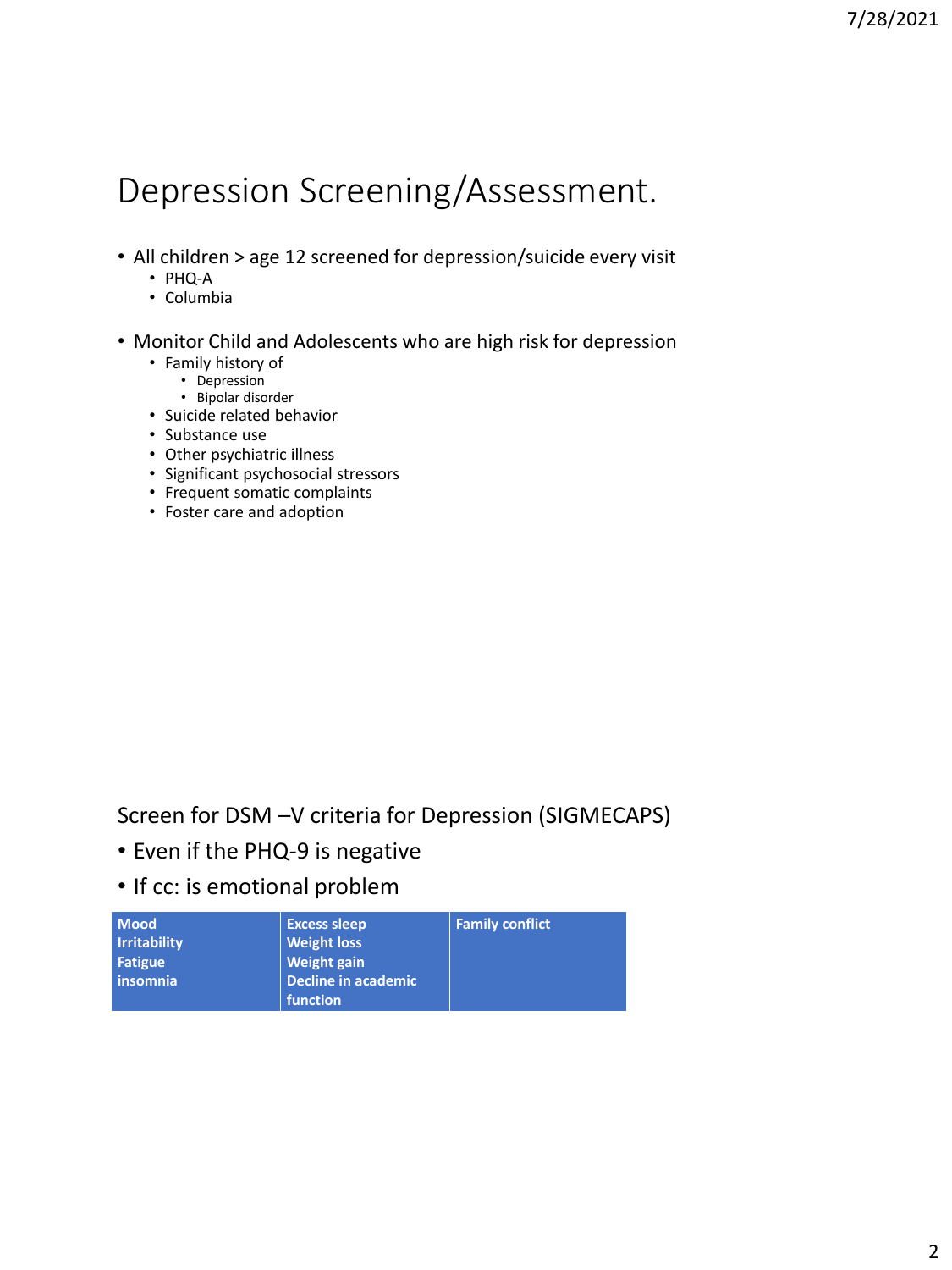- Interview adolescent alone
- Obtain information from collaterals (parent family Caregivers)
- Asses comorbid (substance use, anxiety, ADHD, bipolar, Abuse, Trauma)
- Always asses safety.

## Develop a Treatment Plan

- Teaching/psychoeducation re: depression treatment and outcomes
	- GLAD
	- North Dakota Pediatric Mental Health Consortium
	- AACAP
	- APA
- Develop a Treatment plan
	- Better outcome if set goals/outcomes together
	- Outcomes are better if there is a readiness for change and if treatment is patient choice.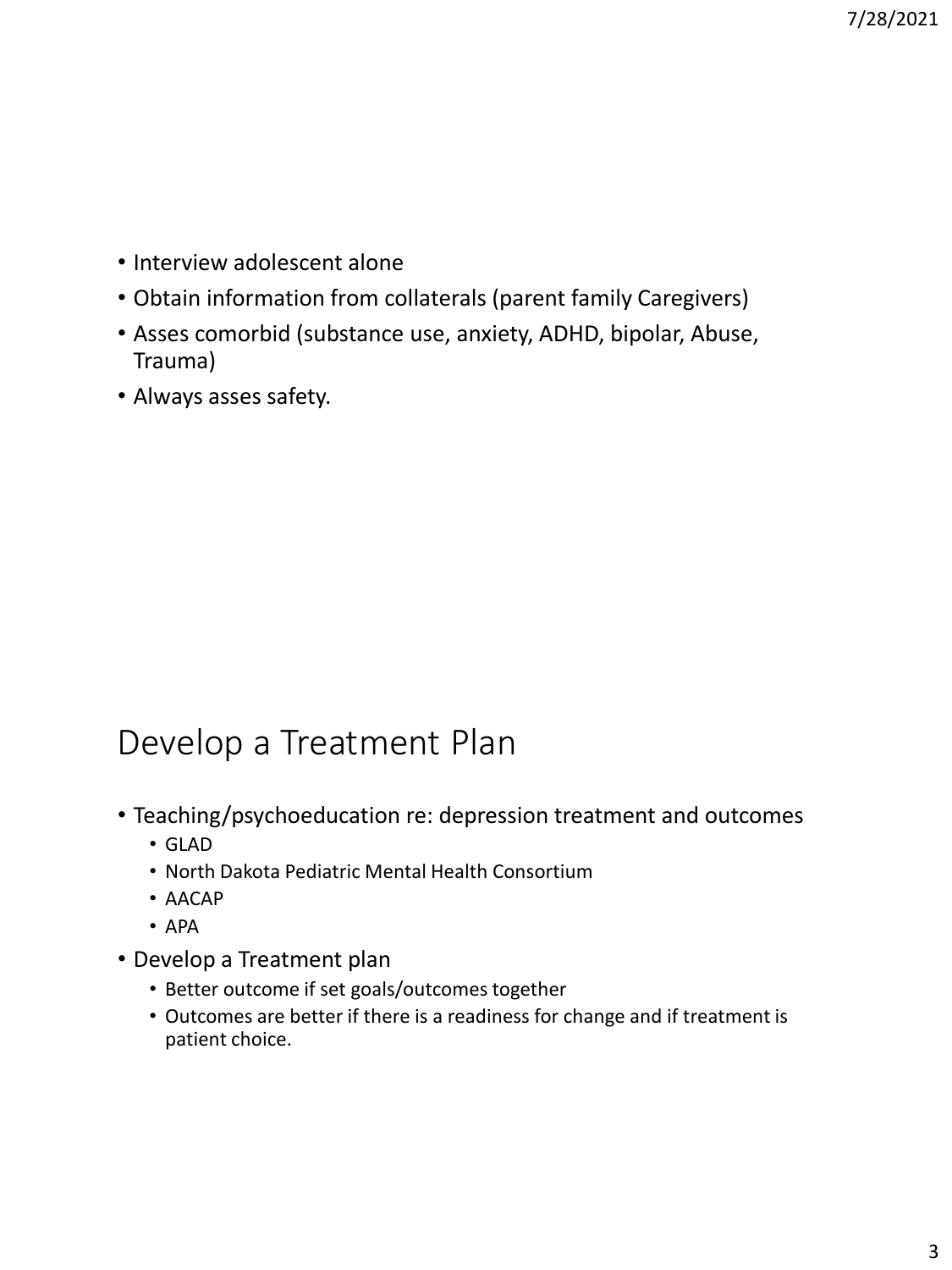- Mild Depression –Active monitoring
	- Encourage exercise,
	- nutrition,
	- sleep,
	- regular meeting at home to address issues
	- consider10,000 lux light
- Moderte to severe depression or comorbid substance use
	- Psychotherapy
	- Consider medication

#### To Treat or not to treat depression

- Untreated depression has average 6 to 9 month episode
- Treated depression often resolves in 12 weeks.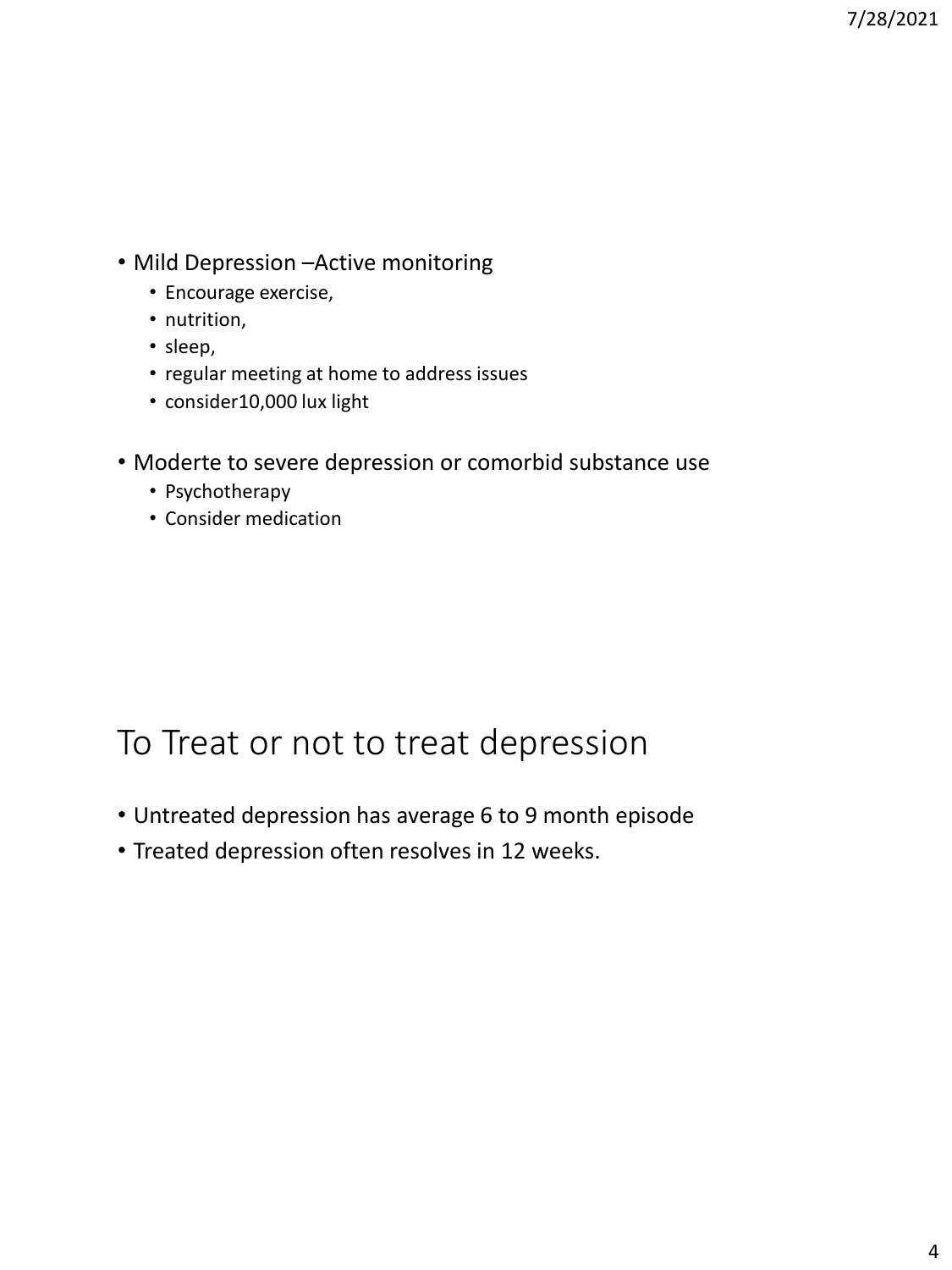### Psychotherapy

- Cognitive Behavior Therapy
- Interpersonal Therapy

### Medications

- FDA approved medications in children and adolescents
- Fluoxetine age 8
- Escitalopram age 12
- Treat for 6 to 9 months
- 1-2 year length of treatment
	- Family history mood disorder
	- Severe or complex depression
	- Slow/difficult to treat
	- Chronic depression
	- Multiple episodes